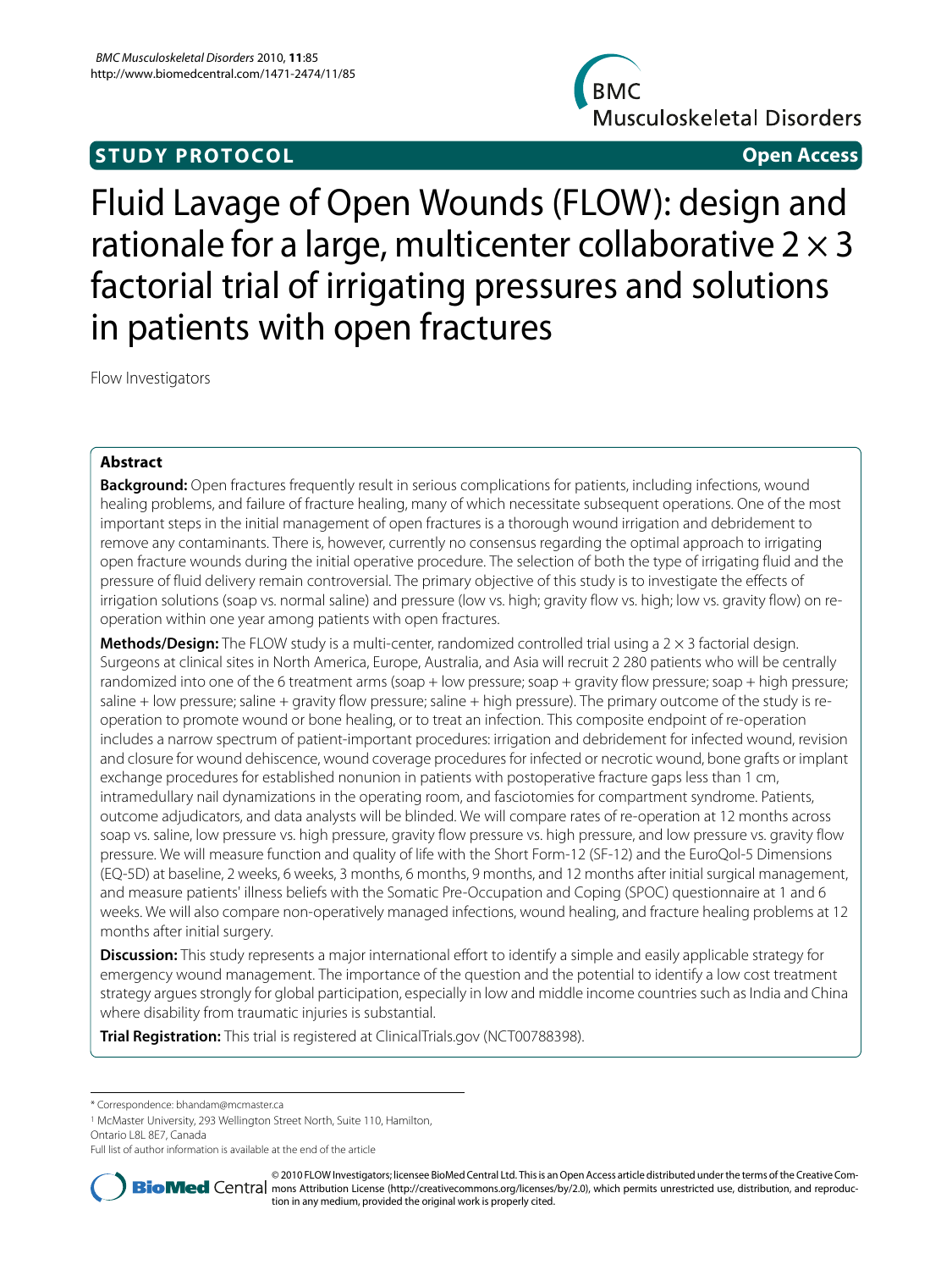## **Background**

Orthopaedic injuries represent 67% of injury admissions to Canadian hospitals [[1\]](#page-12-0). It is estimated that by 2020, disability from traffic accidents (the major cause of fractures) will rank in the top 3 of all causes of disability [\[2](#page-12-1)].

Orthopaedic injuries are even more common internationally. Accelerated urbanization and industrialization in India and China, which represent 40% of the world's population, have resulted in an alarming increase in traumatic injuries. A vehicular accident is reported every three minutes and a death every 10 minutes on Indian roads. For every death, 3 patients survive and live with disability [[3\]](#page-12-2).

Open fractures account for an estimated 250,000 fractures in North America annually [[4\]](#page-12-3). These open fractures are often complicated by infections, wound healing problems, and failure of fracture healing-many of which necessitate a re-operation. Open fractures are designated as surgical emergencies and require urgent treatment.

Infections can occur in up to 50% of open fractures that are severe or become grossly contaminated due to the mechanism of their injury [[5,](#page-12-4)[6\]](#page-12-5). Infection can lead to both wound and fracture healing delays [\[7](#page-12-6)]. The additional treatment required to manage infections, as well as wound and bone healing complications, leads to increased health care costs, and additional adverse impact on patients' quality of life.

Current management of grossly contaminated fractures includes careful handling of the damaged soft tissues, as well as stabilization of the bone [\[8](#page-12-7),[9\]](#page-12-8). The single most important surgical step in the initial management of open fractures is a thorough irrigation and debridement [[4,](#page-12-3)[9](#page-12-8)[,10\]](#page-12-9). Removal of all contaminated tissue and foreign matter is necessary to prevent infection, support wound healing, and promote fracture healing. Surgeons accomplish debridement with careful removal of all visible debris and necrotic tissue along with copious irrigation of the wound. There is, however, currently no consensus regarding the optimal approach to irrigating the wounds during the initial operative procedure. Multiple options exist for irrigation solutions and the delivery of fluids.

## **Experimental Studies Evaluating the Effect of High and Low Pressure Wound Irrigation**

Advocates of high-pressure irrigation believe that higher pressures optimally remove all particulate matter and contamination [[11](#page-12-10)[-16](#page-12-11)]. Low pressure advocates believe that low pressure irrigation may damage bone to a lesser extent than high-pressure irrigation, thus preserving bone architecture [\[14](#page-12-12)[,17](#page-12-13)-[22\]](#page-12-14).

We have conducted a series of laboratory investigations using in-vitro models of contaminated tibial shaft fracture, rat models of fracture healing, and cell culture models of bone nodule formation. Our experimental data

suggests high pressure lavage may be more effective than low pressure lavage for removing debris and bacteria from contaminated open wounds after a 3 hour delay [[5,](#page-12-4)[20](#page-12-15)[,23\]](#page-12-16). However, this efficacy in removing debris and bacteria comes at the expense of damage to the bone tissue [[18,](#page-12-17)[20\]](#page-12-15), bacterial propagation into the intramedullary canal of the fractured bones [[18\]](#page-12-17), and promotion of stem cell differentiation away from bone forming cells (osteoblasts) toward the adipocyte cell types [\[24](#page-12-18)]. These cellular level effects also translate into a significant reduction in *in-vivo* strength of fracture healing. Mechanical testing of 36 fractured rat femora after 3 weeks of healing revealed a 37% lower peak bending force and stiffness in animals treated with high pressure irrigation compared to the low pressure groups ( $p < 0.05$ ) [\[17\]](#page-12-13).

While findings are not always consistent [[13,](#page-12-19)[16\]](#page-12-11), the weight of experimental evidence suggests a trade off between greater efficacy in removing particulate matter and bacteria with high pressure irrigation with the disadvantage being the potential for bone damage, driving particulate matter deeper into bone and tissues and delaying bone healing. The lack of compelling clinical evidence suggests the need for a randomized controlled trial of varying irrigating pressures in patients with open fractures.

## **Experimental Studies Evaluating the Effect of Various Irrigating Solutions**

The type of irrigating solution and its effect on the efficacy of wound debridement remain controversial. Although experimental studies have evaluated several irrigation additives including antiseptics, antibiotics, and surfactants (soap), few have revealed promise beyond the current common standard solution--normal saline.

Experiments suggest antiseptics are toxic to the host cells [\[4](#page-12-3),[25](#page-12-20)[-29\]](#page-12-21). Although some investigators have promoted irrigation with antibiotic solutions (such as bacitracin), concerns about allergic reactions [[30\]](#page-13-0), increased cost [[31\]](#page-13-1), promotion of antibiotic resistance, and unproven efficacy have limited their use [[32\]](#page-13-2). In an invitro study evaluating multiple irrigating solutions, exposure of mouse calvarial cells to 10% ethanol, 10% povidone-iodine, 10% antimicrobial wash, or 4% chlorhexidine gluconate resulted in cell-density decreases of 70%, 63%, 70%, and 69% respectively [[5\]](#page-12-4). Normal saline solution or soap solutions were the only solutions that did not significantly decrease the cell numbers when compared with controls. The antimicrobial wash further led to a significant decline in in-vitro bone formation (bone nodule formed in-vitro) compared to saline solution [[5\]](#page-12-4).

Soaps may act as an emulsifier to help cleanse wounds. Soaps are fatty acids with a positively charged tail and a negatively charged carboxylate head. The positively charged hydrocarbon tail is hydrophobic and repels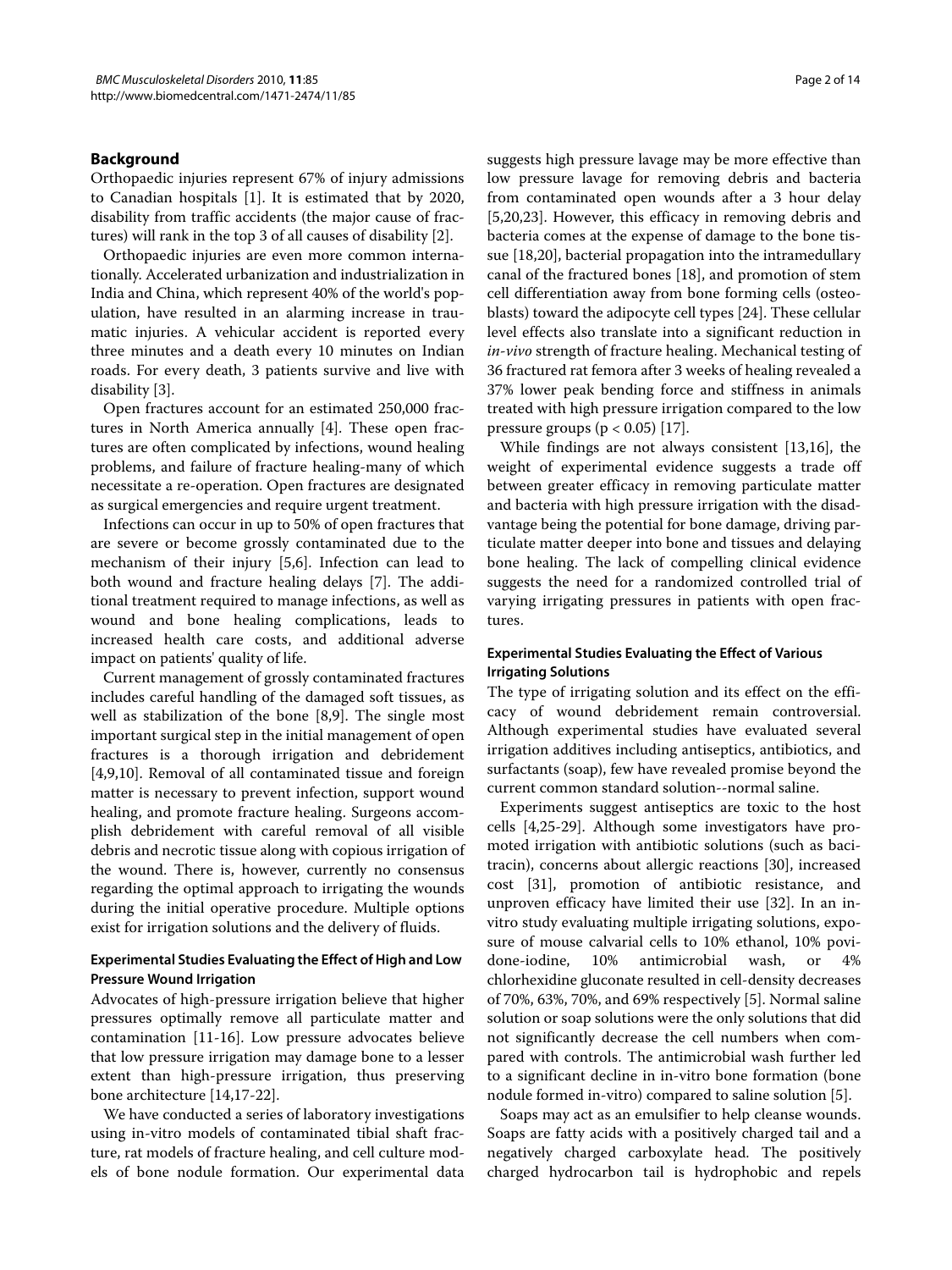water. The negatively charged carboxylate head is hydrophilic and interacts with water. This unique property allows for oils (dirt) to become suspended by forming micelles which are easily washed away. As the soap-water solution comes in contact with oil/dirt, the hydrophilic carboxylate heads of the soap bond with water molecules, while the hydrophobic hydrocarbon tails are attracted to each other and to the dirt/oils. This leads to the formation of micelles with the hydrophobic hydrocarbon chains and the trapped dirt on the inside and the hydrophobic carboxylate heads on the exterior of the spherical surface. The negative charged carboxylate heads give the micelles (which now have the dirt/oil trapped in the center) a negative charge, which causes them to repel each other and remains dispersed in the water. While suspended, they can be washed away, theoretically cleansing the wound.

We, along with other investigators, have shown in laboratory and animal models that soap solution is more effective in removing bacteria and particular matter from wounds and bone than normal saline [[5,](#page-12-4)[10,](#page-12-9)[26](#page-12-22)[,33](#page-13-3)[,34](#page-13-4)], without toxic effects to soft tissues and bone [\[5](#page-12-4)]. We have further shown a possible synergy between soap and low pressure irrigation [\[5](#page-12-4)]. The use of a soap solution under low pressure pulsatile irrigation removed the greatest number of bacteria from the contaminated tibia when compared to either the soap alone, or low pressure irrigation with saline alone  $(p < 0.01)$  [\[5](#page-12-4)].

The potential efficacy of soap solution in removing particulate matter, oil and bacteria from contaminated open wounds requires confirmation in a definitive trial. At pennies per application, soap offers a low cost, globally applicable, simple intervention that may reduce infections, as well as wound and bone healing complications following open fractures.

#### **Inconclusive Clinical Evidence**

Soap solution has been evaluated by a single surgeon in a randomized trial of 400 patients with 458 open fractures [[31\]](#page-13-1). At a mean 1.3 year follow up, soap solution (80 mL per 3L bag of normal saline) demonstrated a trend towards a decreased risk of infection compared to an antibiotic solution (100,000 U of bacitracin per 3L normal saline) (13% vs. 18%, relative risk 0.74, 95% confidence interval 0.45-1.26,  $p = 0.2$ ). The study reported a significant reduction in wound healing complications with soap compared to antibiotic (4% vs. 9.5%;  $p = 0.03$ ). While this study provides some support for the efficacy of soap solution, its findings are limited by relatively small sample size, lack of generalizability to other centers or countries, unconvincingly concealed randomization, and unblinded non-independent adjudication of the primary outcome.

A recent randomized controlled trial of 21 patients with traumatic open wounds [[15\]](#page-12-23) compared two alterna-

tive high pressure irrigating devices, one delivering 40 p.s.i. and the other delivering above 5,000 p.s.i. pressure to the wound. The investigators reported a similar efficacy in both high pressure devices. This very small study provides limited data suggesting that irrigation pressures of 40 p.s.i. or greater provide similar efficacy to higher pressures; the relative effect of lower pressure irrigation (less than 40 p.s.i.) remains unaddressed.

## **Multinational Survey: Uncertainty Regarding Optimal Management, and Support for a Large Trial**

We have conducted two surveys [[24,](#page-12-18)[35\]](#page-13-5) to explore surgeons' views regarding wound irrigation. Of 577 orthopaedic surgeons managing open tibial fractures who responded to our first survey, 39% preferred high and 45% low-pressure irrigation in their treatment of open wounds [\[24\]](#page-12-18).

We mailed our second survey to members of the Canadian Orthopaedic Association and delivered it to attendees of an international fracture course (AO, Davos, Switzerland) [\[35](#page-13-5)]. Of the 1,764 surgeons who received the questionnaire, 984 (55.8%) responded. In the management of open wounds, 676 (70.5%) favoured normal saline alone. Only 12 surgeons (1.3%) routinely used a soap solution. Although the majority of surgeons [695 (71%)] preferred what they called "low pressure" when delivering the irrigating solution to the wound, there was considerable variation in what pressures constituted high versus low pressure lavage. Based upon the definitions provided, the majority (63.7%) were actually delivering what would constitute "high" irrigating pressures to the wound. In summary, current practice reflects the use of normal saline and higher irrigating pressures [[35\]](#page-13-5).

Of the respondents, 803 (84.8%) supported a clinical trial evaluating outcomes following the use of different irrigating solutions and 730 (77.6%) supported a trial of irrigating pressures. Most surgeons [889 (94.2%)] reported they would change their practice if a large RCT showed a clear benefit of an irrigating solution. The majority of surgeons [765 (80.6%)] believed that a particular irrigating solution would need to reduce the risk of infection compared to a standard by at least 25% to change practice. As a final confirmation of support, 612 surgeons reported they would participate in a randomized trial to resolve the controversy [[35\]](#page-13-5).

## **Pilot Randomized Trial**

We have successfully completed a pilot RCT using a factorial design to assess the feasibility of the proposed definitive FLOW trial. One hundred and eleven patients with open extremity fractures were randomized in permuted blocks using a customized web-based/telephone randomization system, to receive either soap or saline solution and either low or high pressure irrigation.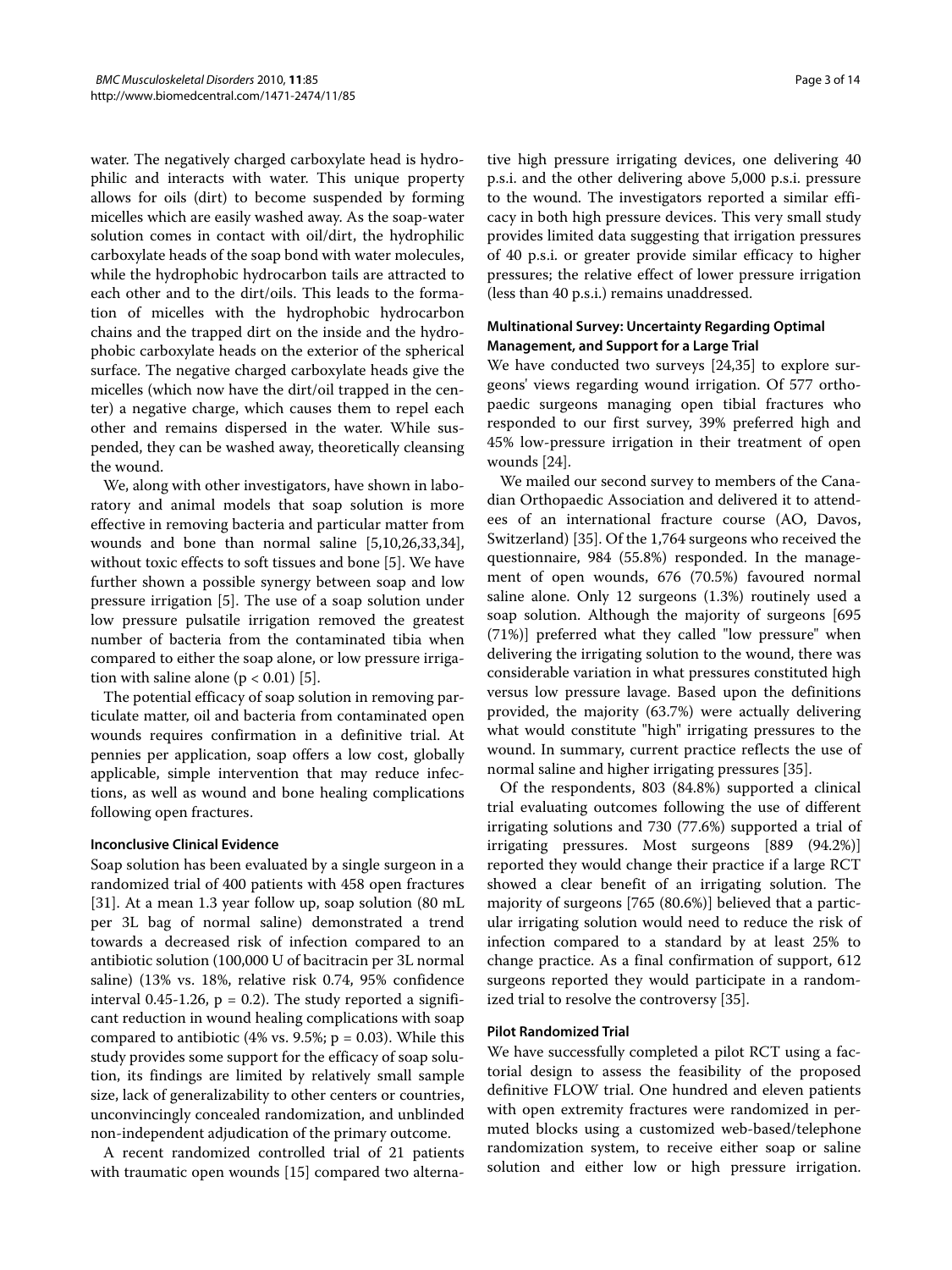Patients, outcome assessors and data analysts were blinded to treatment allocation. The primary outcomes of the pilot study were the rates of reoperation to treatment infection, non-union, and would healing problems in open fracture wounds. Our pilot study demonstrates: 1) our ability to recruit patients for the definitive trial; 2) investigators' compliance with key aspects of the protocol; 3) maintenance of data quality; 4) maintenance of high follow up rates; 5) our ability to organize trial procedures (randomization, data management) in a multinational trial; 6) The study results are consistent with a possible benefit of soap and low pressure irrigation. We have also used the pilot to develop and revise Case Report Forms (CRFs) and the Manual of Operations for Investigational Sites for the pivotal FLOW trial.

## **Study Objectives**

The objectives of this study are to determine the effects of irrigation solutions (soap vs. normal saline) and irrigation pressures (gravity flow vs. high; low vs. high; gravity flow vs. low) on open fractures of extremities. The primary objective is to determine, in patients operatively treated for open fractures of the extremity, the effects of irrigation solutions (soap vs. normal saline) and irrigation pressures (high vs. low; high vs. gravity flow; low vs. gravity flow) on re-operations within one year after initial surgery. The secondary objective is to investigate the impact of irrigation solution (soap vs. normal saline), pressure (high vs. low; high vs. gravity flow; low vs. gravity flow), and illness beliefs on patient function and quality of life at one year. We will also compare non-operatively managed infections, wound healing, and fracture healing problems within 12 months after initial surgery.

## **Methods and Design**

#### **Overview of Study Design**

This study is a multi-center, blinded, randomized controlled trial, using a  $2 \times 3$  factorial design. Patients are randomized to one of 6 treatment arms: 1) castile soap solution and low pressure, 2) castile soap solution and high pressure, 3) castile soap solution and gravity flow pressure, 4) saline solution and low pressure, 5) saline solution and high pressure, and 6) saline solution and gravity flow pressure (Table 1). We have chosen a factorial design to optimize the efficiency and reduce overall trial cost [\[36](#page-13-6)[,37](#page-13-7)]. We will be able to efficiently and simultaneously investigate two interventions (irrigating pressure and irrigating solution) by including all participants in both analyses. For instance, when analyzing the effect of soap solution versus saline, we will include patients across different pressure groups (including gravity flow, low pressure, and high pressure); in the comparison of high versus low pressure, we will include patients using soap solution and saline. The United States Department

of Defense-OETRP grants review committee urged us to include a very low pressure group (gravity flow irrigation) arm to maximize the applicability of the trial, and we have done so. The Research Ethics Board at each clinical site has approved the protocol.

#### **Randomization**

We will randomize patients using variable block sizes to ensure effective stratification. An automated internetbased randomization system based at the CLARITY Methods Center at McMaster University (available 24 hours/day), which we have used successfully for other multicenter trials, will ensure concealed randomization of eligible consenting patients. To ensure a prognostic balance between key factors, we will stratify patients by center and the type of Gustilo-Anderson open fracture (Types I and Type II versus Type III). We will apply permuted randomization, using block sizes of 6 or 12 at random, to allocate patients.

Once patients or their proxy have provided informed consent and the operating or attending surgeon has evaluated the open fracture wound, the investigator or designated study team member will contact the automated randomization system at the Methods Center. Patients will be randomized to one of 6 treatment groups: 1) castile soap solution and low pressure, 2) castile soap solution and high pressure, 3) castile soap solution and gravity flow pressure, 4) saline solution and low pressure, 5) saline solution and high pressure, and 6) saline solution & gravity flow pressure.

## **Patient Selection**

Patients who meet the eligibility criteria outlined below are to be included in the FLOW study. Only one fracture per patient is to be included. For patients with multiple eligible open fractures, the study fracture will be the most severe (i.e. the greatest Gustilo-Anderson Type).

## **Eligibility Criteria**

Eligible patients will meet all the following inclusion criteria: 1) men or women who are 18 years of age or older, 2) adequate x-ray confirmation of an open fracture, 3) open fractures (Gustilo-Anderson Types I-IIIB) (Table 2), and 4) fracture requiring operative fixation.

We will exclude patients meeting any of the following criteria: 1) open fractures with an associated vascular deficit (Gustilo-Anderson type IIIc), 2) known allergy to detergents or castile soap ingredients, 3) previous wound infection or history of osteomyelitis in the injured extremity, 4) previous fracture with retained hardware in injured extremity that will interfere with new implant fixation, 5) surgical delay to operative wound management greater than 24 hours from hospital admission, 6) use of immunosuppressive medication within 6 months, 7) immunological deficient disease conditions (e.g. HIV), 8)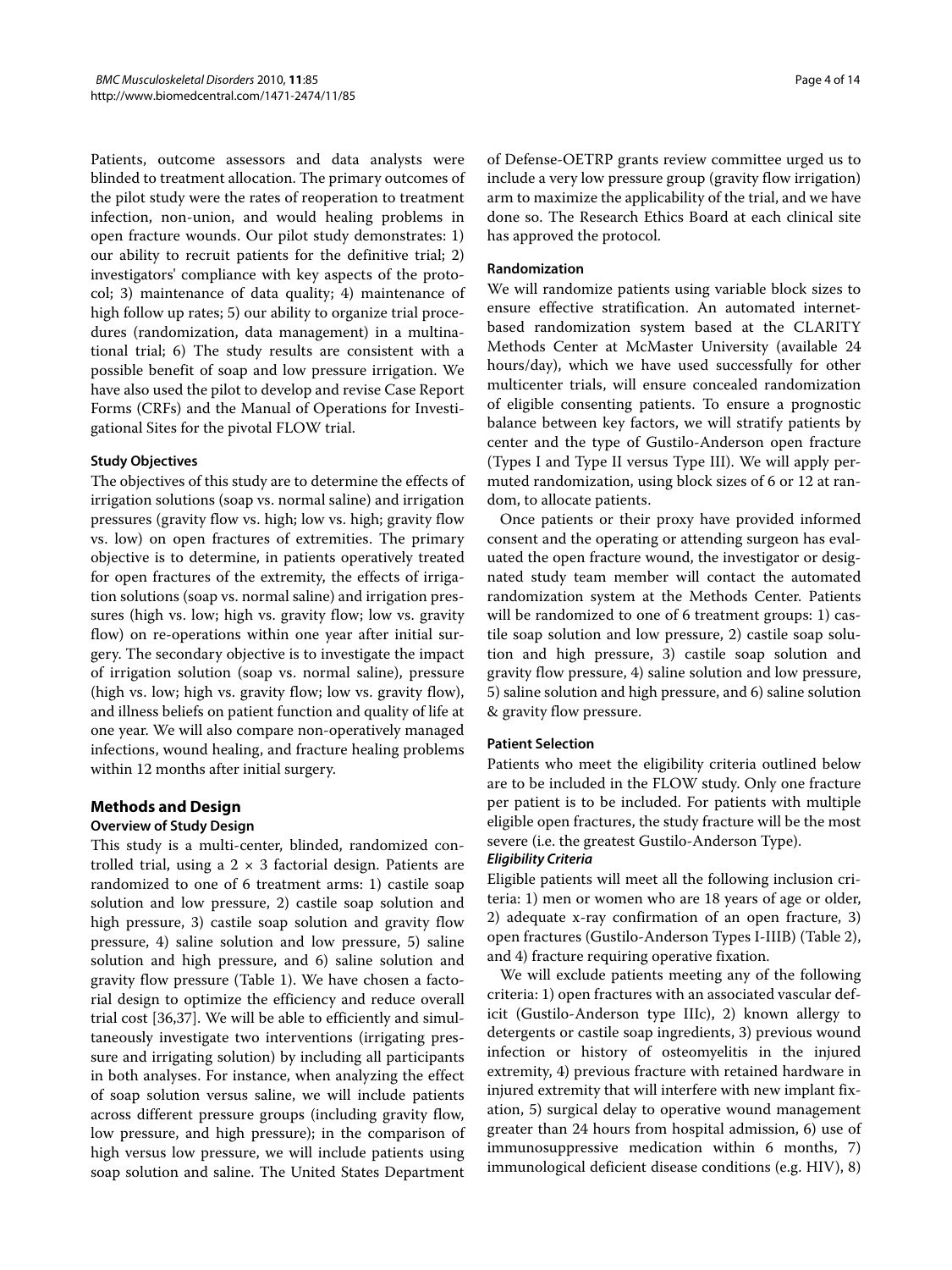|                      | <b>Gravity Flow</b><br>Pressure | <b>Low Pressure</b> | <b>High Pressure</b> | <b>Total</b> |
|----------------------|---------------------------------|---------------------|----------------------|--------------|
| <b>Soap solution</b> | 380                             | 380                 | 380                  | 1140         |
| <b>Saline</b>        | 380                             | 380                 | 380                  |              |
| Total                | 760                             | 760                 | 760                  | 2280         |

#### **Table 1: 2 × 3 Factorial Design with a Total of 2280 Patients and 380 Patients per Arm**

fracture of the hand (metacarpals and phalanges), 9) fracture of the toes (phalanges), 10) likely problems, in the judgment of the investigators, with maintaining followup, 11) previous randomization in this study or a competing study, 12) patient is a prisoner or is at high risk of incarceration during the follow-up period (clinical sites located outside of the United States may enroll prisoners or those at high risk of incarceration with the approval of their local IRB/REB), and 13) failure to obtain informed consent.

#### **Patient Recruitment and Screening**

Figure [1](#page-5-0) shows the patient identification and screening procedures. Informed consent will be obtained from all eligible patients. If a patient is deemed unable to consent

#### **Table 2: Gustilo-Anderson Classification of Open Fractures**

| Open<br>fracture type | <b>Characteristics</b>                                                                                                                                                                        |  |  |  |
|-----------------------|-----------------------------------------------------------------------------------------------------------------------------------------------------------------------------------------------|--|--|--|
| Type I                | Clean wound smaller than 1 cm in diameter, simple<br>fracture pattern, no skin crushing.                                                                                                      |  |  |  |
| Type II               | A laceration larger than 1 cm but without significant<br>soft tissue crushing, including no flaps, degloving, or<br>contusion. Fracture pattern may be more complex.                          |  |  |  |
| Type III              | An open segmental fracture or a single fracture with<br>extensive soft tissue injury. Also included are injuries<br>older than 8 hours. Type III injuries are subdivided<br>into three types. |  |  |  |
| Type IIIA             | Adequate soft tissue coverage of the fracture<br>despite high energy trauma or extensive laceration<br>or skin flaps.                                                                         |  |  |  |
| Type IIIB             | Inadequate soft tissue coverage with periosteal<br>stripping. Soft tissue reconstruction is usually<br>necessary.                                                                             |  |  |  |
| Type IIIC             | Any open fracture that is associated with an arterial<br>injury that requires repair.                                                                                                         |  |  |  |

due to being temporarily incapacitated (i.e. due to trauma, pharmacological or other influence), informed consent may be obtained from the patient's legally authorized representative. When the patient is deemed no longer incapacitated, the patient will be approached regarding the study and informed consent will be obtained from the patient for ongoing participation in the study. If the patient declines continued participation, the patient will be withdrawn from the study.

We will register all patients who meet the eligibility criteria and document reasons for failure to randomize. We will document all patients screened for eligibility and record patients as: 1) eligible and included, 2) eligible and missed, and 3) excluded. The blinded Central Adjudication Committee (CAC) will adjudicate all situations where eligibility is in doubt.

## **Study Interventions**

#### **Irrigating Solutions**

Patients will be randomized to have their open fracture wound irrigated with either soap or normal saline. In the operating room, surgeons will use sterile technique to inject 80 mL of the clear liquid soap (Castile Soap, Triad Medical Inc. Franklin, Wisconsin - 17% concentration in de-ionized water preserved in 90 mL bottles) with a sterile syringe into a 3L bag of normal saline. Our choice of castile soap and dosing is based upon experimental evidence, a recent clinical trial that used this formulation without adverse effects [\[31](#page-13-1)], and our pilot study that confirmed its safety. Patients randomized to the normal saline group (control) will receive sterile normal saline provided in 3L bags.

We will standardize the minimum amount of soap or saline solution based upon the severity of open fracture wound according to the Gustilo-Anderson Classification (Type I - 3 Litres, Types II and III - 6 Litres). We based these volumes on our international survey data [\[35](#page-13-5)] to reflect current standards and management protocols. **Irrigating Pressures**

Patients will also be randomized to have the solutions delivered to the open fracture wound by gravity flow (1-2 p.s.i.), low-pressure irrigation (5-10 p.s.i.), or high-pres-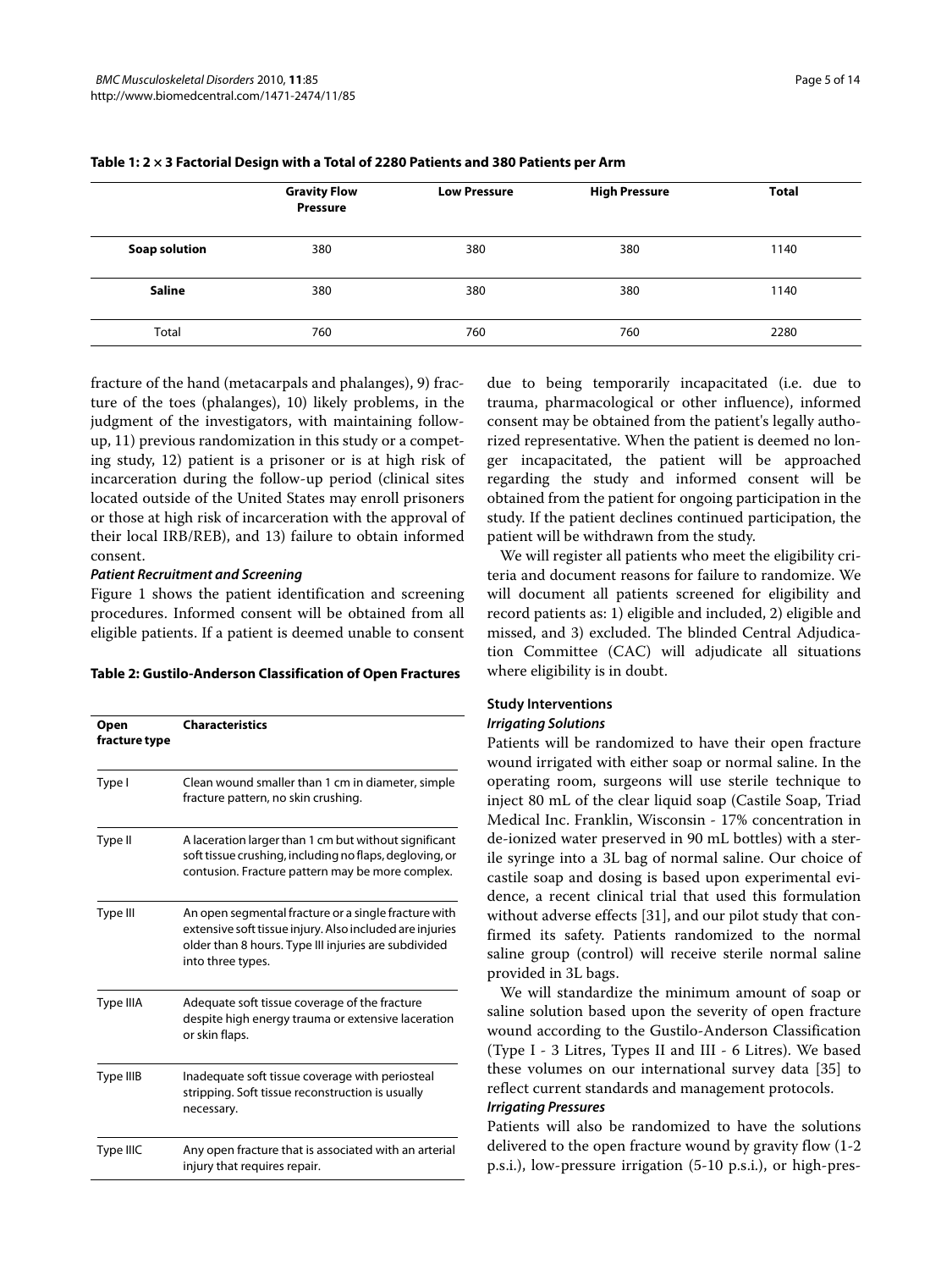<span id="page-5-0"></span>

| <b>Identification of Patients</b>           | <b>Patient Recruitment, Randomization and Surgical Interventions</b><br>Direct referral-within center                                       | <b>Data Collected</b>                         |  |
|---------------------------------------------|---------------------------------------------------------------------------------------------------------------------------------------------|-----------------------------------------------|--|
|                                             |                                                                                                                                             |                                               |  |
| Assessment of<br><b>Patient Eligibility</b> | Study explanation<br>History-review eligibility criteria,<br>and other relevant medical conditions<br>Physical Examination<br>Radiographs   | Screening Form                                |  |
|                                             | Informed Consent, if eligible                                                                                                               | Informed Consent                              |  |
|                                             | All eligible patients who consent to the trial                                                                                              |                                               |  |
| Randomization                               | 24 hour web-based or telephone<br>Eligibility criteria reviewed again<br>Key patient information recorded                                   | <b>Baseline Form</b><br>Randomization<br>Form |  |
|                                             | Randomization issued to patient                                                                                                             |                                               |  |
| Surgery                                     | Either high, low or gravity flow<br>with soap solution or saline solution<br>Surgical protocols will be followed                            | <b>Surgical Form</b>                          |  |
|                                             |                                                                                                                                             |                                               |  |
| <b>Follow Up Schedule</b><br>1 Week         | Assessment of outcome events                                                                                                                | Follow-Up Form<br>SF-12, EQ-5D, SPOC          |  |
| 2 Weeks                                     | Assessment of outcome events                                                                                                                | Follow-Up Form<br>SF-12, EQ-5D                |  |
| 6 Weeks                                     | Assessment of outcome events                                                                                                                | Follow-Up Form<br>SF-12, EQ-5D, SPOC          |  |
| 3 Months                                    | Assessment of outcome events                                                                                                                | Follow-Up Form<br>SF-12, EQ-5D                |  |
| 6 Months                                    | Assessment of outcome events                                                                                                                | Follow-Up Form<br>SF-12, EQ-5D                |  |
| 9 Months                                    | Assessment of outcome events                                                                                                                | Follow-Up Form<br>SF-12, EQ-5D                |  |
| 12 Months                                   | Assessment of outcome events<br>* Follow Up Form includes antibiotic use, AEs, SAEs, infections, reoperations, protocol deviations or wound | Follow-Up Form<br>SF-12, EQ-5D                |  |

**Figure 1 Trial Conduct Procedure**.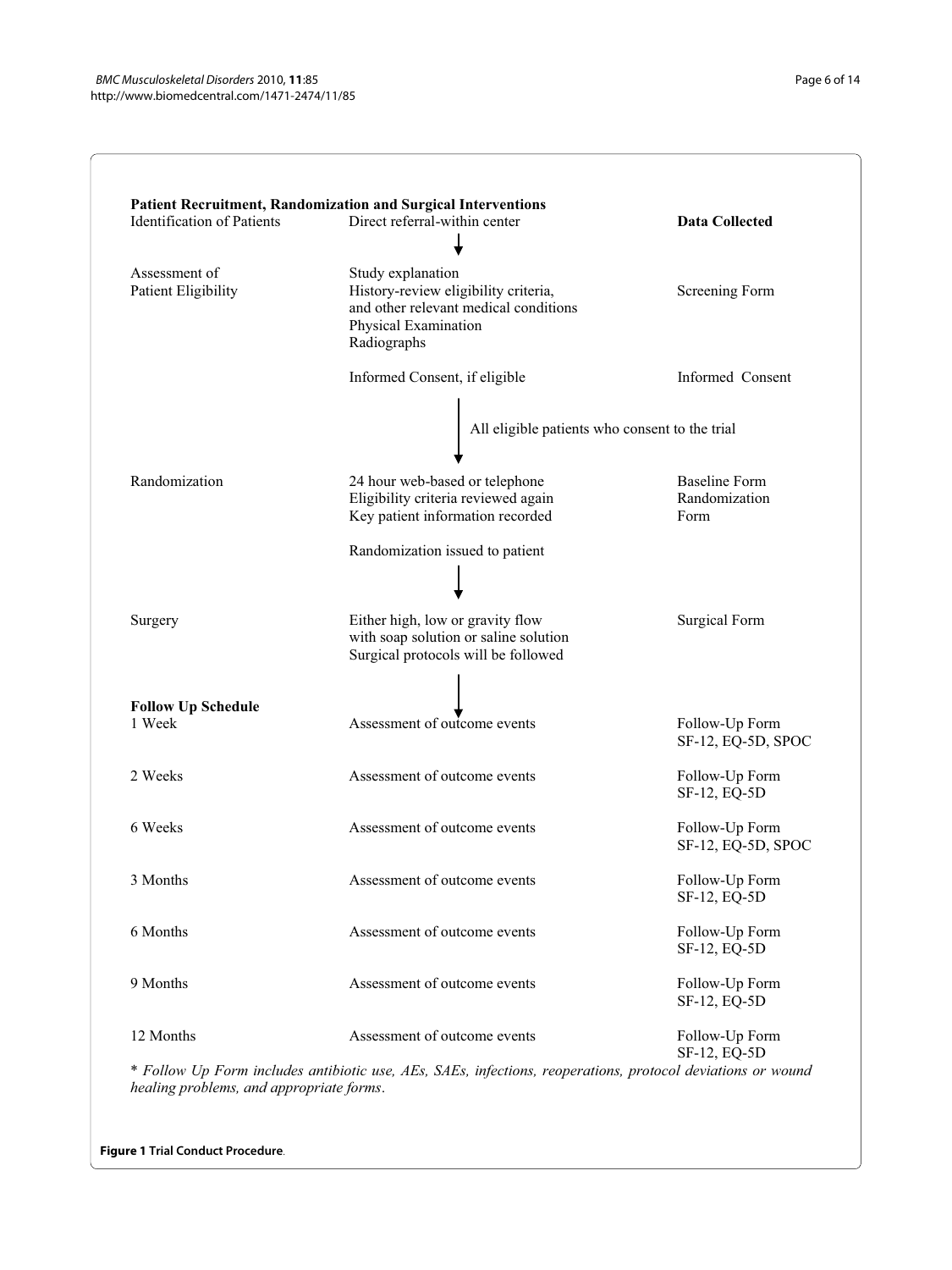sure irrigation (>20 p.s.i.) with a battery operated irrigator [Stryker Surgilav or Zimmer Pulsavac Plus].

Gravity flow irrigation will be standardized across participating centers as 3L bags of normal saline (alone or with soap solution) suspended 6-8 feet above floor level (2-5 feet above the table) using an I.V. pole. Irrigation tubing (measuring 1/4 - 3/8 inch inner diameter) will be connected to the 3L bag and secured with a stopcock (or compressive device) until ready for use. At the time of irrigation, the stopcock (or compression device) will be released and gravity flow irrigation of the open wound will occur. A large basin collecting the runoff will be suctioned by standard intraoperative suction tubing. No pressure will be applied to the bag of solution.

To ensure standard low and high pressure delivery, we will require the irrigator to be one of two devices [Stryker Surgilav or Zimmer Pulsavac Plus] at all participating sites. For low pressure delivery, the high flow trauma tip of the Stryker Surgilav (at the low pressure setting) or the shower tip of the Zimmer Pulsavac Plus (at the low pressure setting) will be used to deliver a pressure of 6 p.s.i or 5.8 p.s.i, respectively. For the high pressure delivery, the multi-orifice tip of the Stryker Surgilav (at the high pressure setting) or the shower tip of the Zimmer Pulsavac Plus (at the high pressure setting) will be used to deliver a pressure of 30 p.s.i or 23 p.s.i., respectively. The irrigator tip will be held perpendicular to and 5 cm above the wound.

#### **Standardization of Procedures and Peri-Operative Care**

We will standardize key aspects of peri-operative care and technical aspects of the initial irrigation and debridement procedure.

## **Antibiotics**

Pre-operative I.V. antibiotics will be administered commencing on diagnosis. Postoperative, I.V. antibiotics will be administered for at least 24 hours post-surgery. Specific antibiotics will be used at the discretion of the attending surgeon. The recommended guidelines include: Cephalosporin (Ancef) I.V. for Grade I-II injuries, Cephalosporin (Ancef) I.V. and Aminoglycoside (Gentamycin) I.V. for Grade III injuries, and Cephalosporin (Ancef) I.V., Aminoglycoside (Gentamycin I.V) and penicillin for gross contaminated injuries. For large open wounds (Types III), temporary local antibiotic administration will be permitted (bead pouch) until definitive wound closure. All antibiotics that are prescribed for the randomized fracture are to be recorded on the CRFs.

#### **Wound Management**

Prior to randomization, we will record whether the attending surgeon plans to use antibiotic beads or antibiotic osteobiologics and if the attending surgeon plans to use negative pressure wound therapy (wound vacs) to treat the patient's randomized open fracture wound. The FLOW randomization system will capture this informaPage 7 of 14

tion prior to the treatment allocation being provided. Since the attending surgeons will not be blinded to the treatment allocation and bias may be introduced, we strongly encourage surgeons to use antibiotic beads or antibiotic osteobiologics, and negative pressure wound therapy (wound vacs) only if they indicated this prior to randomization. We will record the actual use of antibiotic beads or antibiotic osteobiologics and negative pressure wound therapy (wound vacs) on the case report forms and we will document any discrepancies with the initial plan.

Intra-operatively, surgeons will prepare and drape the injured extremity using sterile technique. Iodine-based or chlorhexidine-based initial wound scrubs will be allowed for extremity preparation. Surgeons will initially remove all gross debris, contaminants, and dead tissue (muscle, fat, fascia, skin, or bone). Adequacy of the debridement will be judged by colour, consistency, contractility, and bleeding of the muscle as well as complete eradication of contaminated and necrotic tissue including nonarticular devitalized bone. Delayed wound closure, split thickness skin grafting, or muscle flaps should occur by 7-14 days following the initial surgery when possible. Surgeons will repeat the irrigation and debridement procedure until the open wound is clean and soft tissues viable. Patients will receive the same irrigating pressure and solution to which they were initially randomized for all subsequent irrigations and debridements.

#### **Fracture Stabilization**

Fracture stabilization will be at the surgeon's discretion. Surgeons should stabilize the fractures using current best practices. These include the following guidelines: 1) definitive fixation should be in place by 14 days from the initial operative wound irrigation and debridement as soft tissue allows, 2) temporizing fracture stabilization (external fixation) for grossly contaminated (Type II or Type III) wounds if used should be spanning external fixation outside the zone of the injury, 3) definitive fixation for shaft fractures of the lower extremity will include statically locked intramedullary nails (unless very proximal or very distal) [[23\]](#page-12-16), and 4) upper extremity fractures should be treated when possible with plates and screws [[38\]](#page-13-8). Due to the varying nature of these traumatic fractures, each fracture should be stabilized as the treating surgeon sees fit. To ensure both feasibility and generalizability, we will not standardize the implants.

## **Study Endpoints**

#### **Primary Study Endpoints**

The primary study endpoint is re-operation within 12 months post initial surgery to treat an infection, manage a wound healing problem, or promote fracture healing. Re-operation is defined as a surgery that occurs subsequent to the initial procedure. This composite endpoint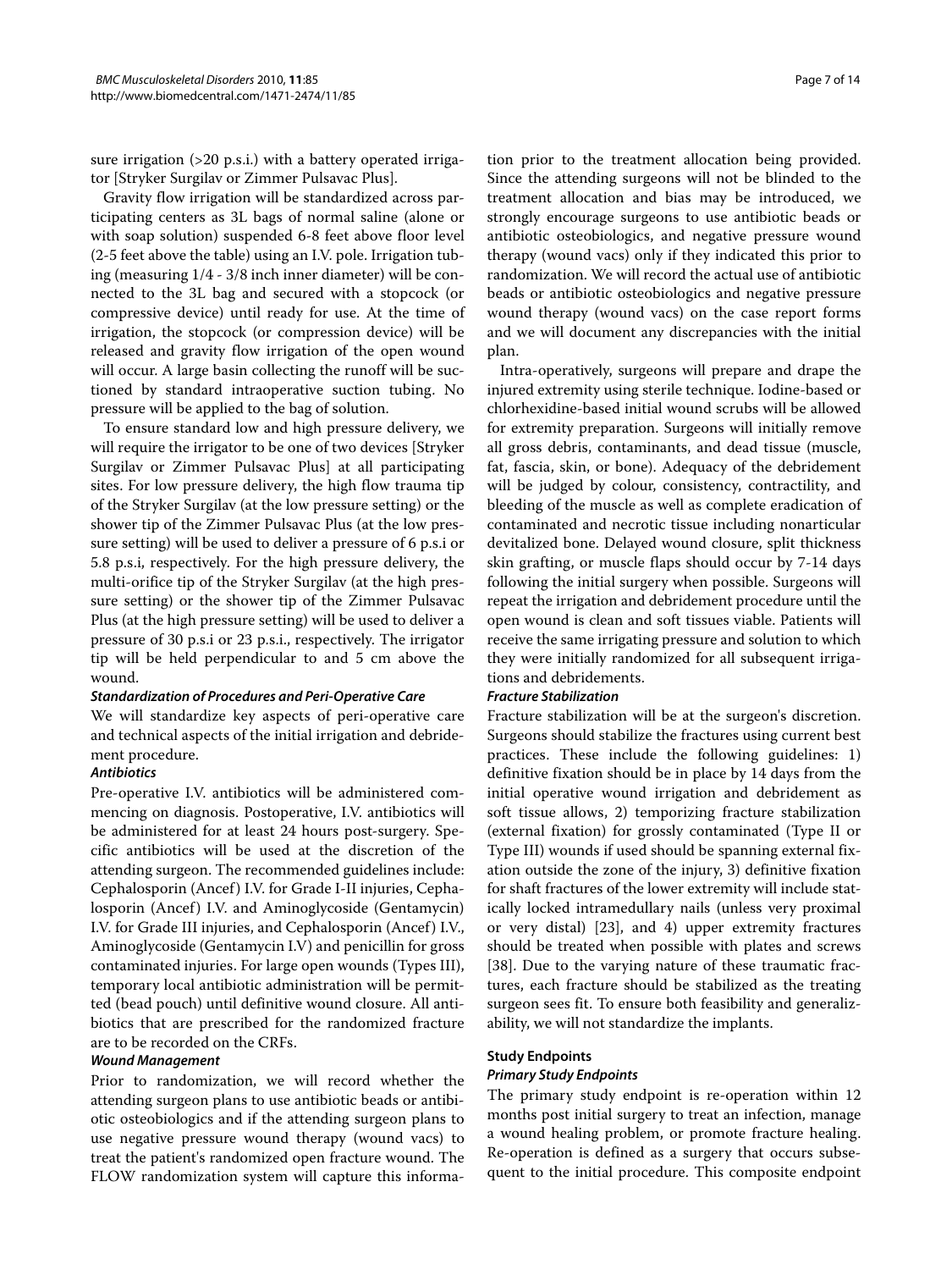of re-operation will include a narrow spectrum of patientimportant procedures: irrigation and debridement for infection, revision and closure for wound dehiscence, wound coverage procedures for infected or necrotic wounds, bone grafts or implant exchange procedures for established nonunion in patients with postoperative fracture gaps less than 1 cm, intramedullary nail dynamizations in the operating room, and fasciotomies for compartment syndrome.

Infections will be classified according to the Center for Disease Control (CDC) Criteria [[39\]](#page-13-9). We will define infection in patients as a constellation of clinical symptoms and laboratory examinations. These will include (but are not limited to) fever, erythema/cellulitis, positive tissue cultures, and frank purulent drainage.

Our definition for wound healing problems will follow previously published criteria [[31\]](#page-13-1). Any re-operations related to problems with primary wound healing will be documented. These include: 1) a dehiscence of a suture line, death of a flap or graft, or failure to heal which is not due to underlying deep infection (drainage of purulent fluid and positive cultures) or 2) problems with secondary healing that include failure of the wound to progress to satisfactory closure (wound becomes larger over time, failed granulation, or development of necrosis all requiring further intervention).

Diagnosis of nonunion will include a failure of the fracture to progress towards healing as observed by the treating surgeon and that requires further intervention to promote healing either surgical (i.e. bone graft) or nonsurgical (i.e. bone stimulator). Final consensus on nonunion will be determined by the Central Adjudication Committee.

The following conditions are not considered outcome events: 1) planned secondary interventions from initial surgical procedures and 2) any re-operations to promote fracture healing in patients with post-operative fracture gaps greater than 1 cm.

#### **Secondary Study Endpoints**

The secondary study endpoints include patient function and quality of life measured by the Short Form-12 (SF-12) and the EuroQol-5 Dimensions (EQ-5D), non-operatively managed infections, wound healing problems, and fracture healing problems within 12 months.

#### **Adjudication of Study Events**

The Central Adjudication Committee, blinded to treatment allocation, will adjudicate re-operations to treat infection, wound healing problems, or fracture healing problems (delayed unions and nonunions), soft tissue procedures without infection in patients who have undergone more than 3 re-operations, and non-operatively managed infections, wound healing problems, and fracture healing problems. The adjudicators may review the patient's initial hospital notes, clinic notes, and x-rays.

#### **Study Follow-Up**

Figure [1](#page-5-0) shows the study follow-up timeline. At each follow up, patient conditions and outcomes will be recorded. At 1 and 6 weeks, patients will also complete the the Somatic Pre-Occupation and Coping (SPOC) questionnaire. The SPOC questionnaire is a validated self-administered, 27-item questionnaire that measures patient's illness beliefs.

Any adverse events, re-operations, infections, wound healing problems, antibiotic use relating to the fracture, and protocol deviations will be recorded. Missed follow up or early withdrawal will also be documented.

We will withdraw patients only if patients withdraw consent for participation. We will document the reasons for patient withdrawal from the trial. For those patients who withdraw from other study activities, we will seek their approval to collect clinical data from their medical and hospital charts, and/or to contact them by telephone to ask about the primary and secondary outcomes.

#### **Protecting Against Sources of Bias**

Patients, outcome adjudicators, and data analysts will be blinded to the study treatment. The operating room team (including the surgeon and study coordinator) cannot be blinded since the equipment they use for the irrigation pressures and the solutions are readily distinguishable. We will implement several procedures to limit loss of follow up (Figure [2](#page-8-0)). Patients who do not receive the irrigation solution and/or pressure to which they are randomized will be followed as per the study protocol.

#### **Co-interventions and Contaminations**

To minimize the co-interventions, we will standardize the peri-operative procedures and antibiotics use. Patients will receive the surgical management to which they are randomized for the initial irrigation and debridement and for all subsequent irrigation and debridements. To prevent any patients from receiving the wrong solution or pressure, the following three measures will be applied whenever possible: 1) FLOW posters with clear preparation guides will be posted in all emergency operating rooms, 2) soap bottles will be placed in all orthopaedic operating rooms in clearly marked boxes with instructions, and 3) surgeons who complete the subsequent irrigation and debridements will be aware of the patient's treatment allocation. The study coordinator of the clinical site will, if possible, be present during any subsequent irrigation and debridements to ensure that patients receive the treatment to which they are randomized.

#### **Statistical Plan**

#### **Sample Size Determination**

Our sample size is chosen to identify if there is any difference in effects of pairwise comparisons of the three irrigation pressure groups (high vs. low; high vs. gravity flow;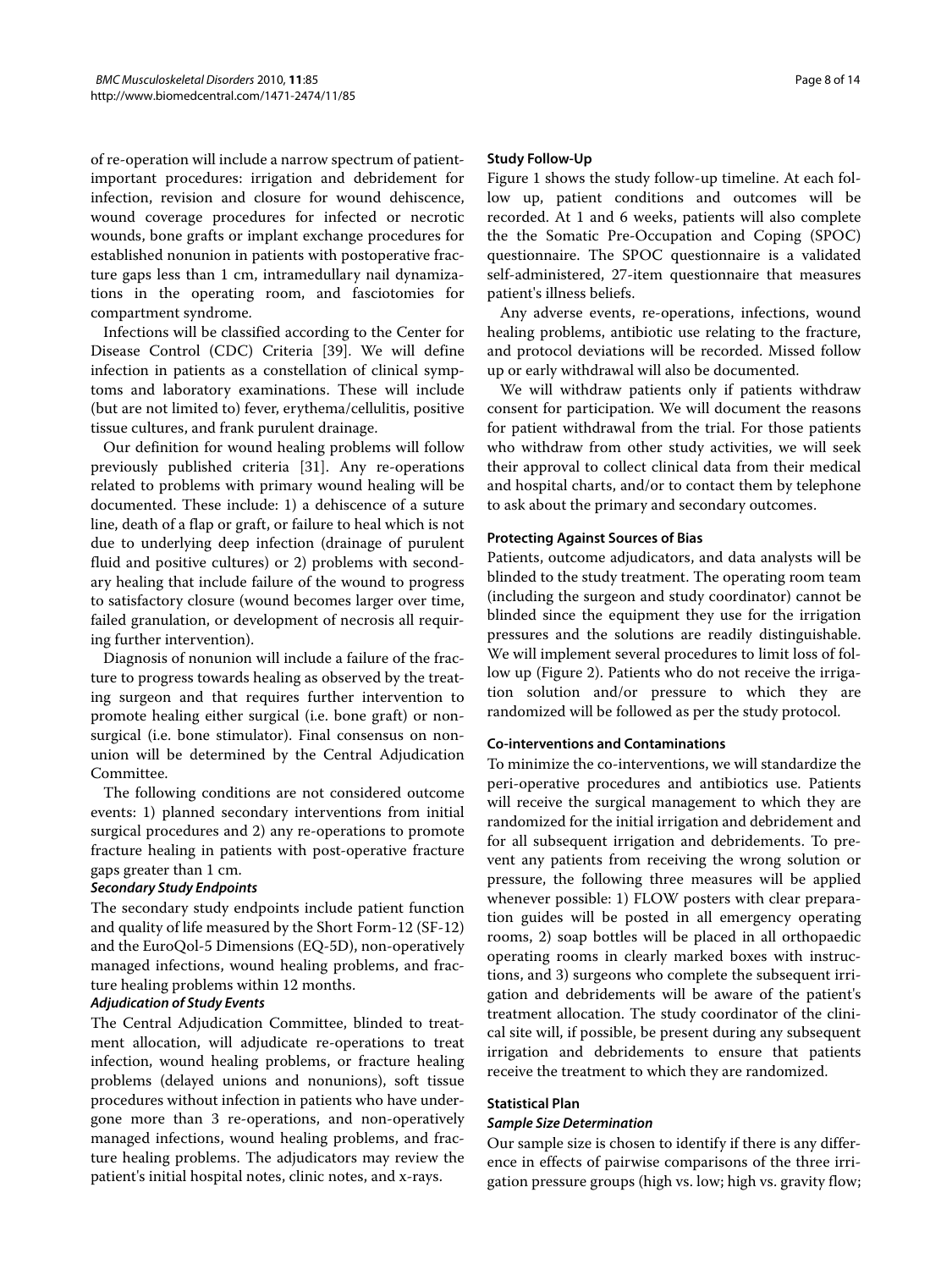<span id="page-8-0"></span>

low vs. gravity flow) on re-operations at 12 months (Table 1). This sample size will also allow us to establish if there is a difference between soap and saline (see below). For the comparisons of the three different pressures, we have chosen a two-sided alpha level of 0.05. Given that this applies to three pairwise comparisons, our alpha level for each individual comparison will be, according to Tukey's method, 0.0188 [\[40](#page-13-10)].

Our best estimate of the control group re-operation rate is 30%. In a previous randomized trial that involved lower limb open fractures [\[31](#page-13-1)], the overall rate of re-operations due to infection, wound healing complications and delayed fracture healing was 46%. In the SPRINT trial, the reoperation rate in 400 patients with open tibial fractures was 27% (95%CI: 22-31). In the FLOW pilot study, which was conducted mainly in North America, the reop-

eration rate in 111 patients with open fractures was 23% (95% CI 16%-32%). In this pivotal study, we expect that the reoperation rates will be higher in the international sites in India and China. A 25% relative risk reduction associated with one or both of the lower pressures is plausible based on the pilot data. Furthermore, based upon our survey 80% of surgeons will consider a 25% relative difference between treatments important enough to change practice [[35](#page-13-5)]. We anticipate 5% of patients will be lost to follow up given the results of pilot study.

Our experiences in the pilot study, and with centers that have committed to participate in the FLOW definitive study, suggest that we will be able to recruit a total sample size of 2280, 760 per pressure group at the margin of table for a  $2 \times 3$  factorial design (i.e. 380 per cell, Table 1). Table 3 shows our study power for the three pairwise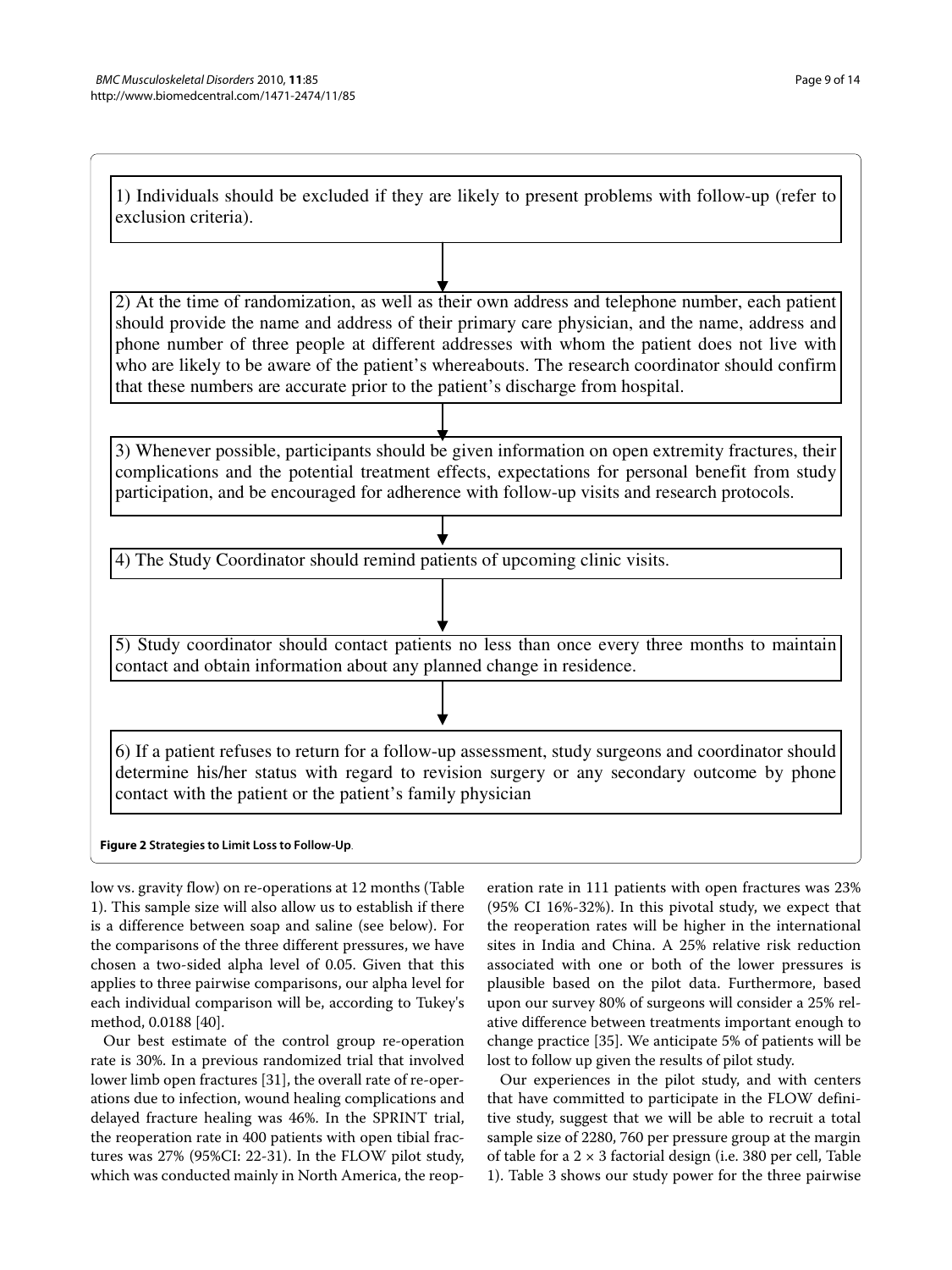comparisons of alternative pressures given our chosen sample size and given varying control event rates and relative risk reductions. Power is over 80% for relative risk reductions over 28% for control event rate as low as 25%. Power is over 80% for relative risk reduction as low as 24% if our control event rate is as high as 30%.

We have the same best estimate of control group reoperation rate (i.e. 30%) for the saline solution effect, based on two randomized trials [\[31](#page-13-1),[35](#page-13-5)]. Given that our pilot data suggested a 37.5% relative risk reduction with soap versus saline, a relative risk reduction of 25% is plausible. For the saline versus soap comparison, we will have a larger number of patients (i.e. 1,140) per group and a higher threshold p-value (0.05 vs. 0.018). Therefore, for any given baseline risk and relative risk reduction, our power will be greater for the saline-soap comparison than for the pressure comparisons.

For our secondary outcomes, we consider an important difference in SF-12 to correspond to a moderate effect as reported by Cohen [[41](#page-13-11)] as well as a minimally important difference in the SF-12 as reported by Ware [\[42\]](#page-13-12). In both cases, the value is 1/2 the standard deviation, equivalent to 5 point difference in score. Specifying an alpha level = 0.01, a beta =  $0.20$  (study power = 0.80), we require a sample of at least 405 patients (135 per pressure group at the margin of the table) to ensure detection of a 1/2 standard deviation improvement.

The EQ-5D correlates well with the Health Utilities Index (HUI) and both have been reported to provide similar estimates of utility [\[43](#page-13-13)]. Drummond et al [[44\]](#page-13-14) report that 0.03 - 0.04 incremental changes in HUI represent a patient-important difference. For adequate study power, we will need to recruit at least 329 patients per group at

the margin of the table (alpha level  $= 0.01$ , a beta  $= 0.20$ , difference = 0.04,  $\sigma$  = 0.15). Thus, in all circumstances, our desired sample size of 2280 patients (760 per group at the margin of the table) will be sufficient to detect the minimally important differences in our secondary measures of outcome.

## **Statistical Methods**

## **Primary Analysis**

Analyses will include all patients in the groups to which they were randomized. The data analyst and investigators, while conducting the analyses, will be blind to treatment groups. We will use the log-rank test and the Kaplan-Meier survival curve to compare the main effects of irrigating solution (soap vs. saline) and irrigation pressure (high vs. low, high vs. gravity flow, low vs. gravity flow) at the margins of the  $2 \times 3$  factorial design on time to the first re-operation after the initial surgery. We will use a two-sided alpha level of 0.05 for the comparison of irrigation solution and a two-sided alpha level of 0.0188 for pairwise comparison of irrigation solution. We will use Cox model to generate hazard ratio and its associated 95% confidence intervals for each comparison. The analyses will be stratified by center and the type of Gustilo-Anderson open fracture (Types I and II versus Type III).

Adjusted analyses, employing Cox regression, will examine and control for the influence of patient and surgical factors that might be associated with the risk of reoperation, including age, degree of soft tissue injury, upper or lower extremity injury, extent of fracture gap, type of internal fixation, and severity of fracture.

#### **Secondary Analyses**

We will also examine the interaction of soap with pressure by including the main effects and their interaction

|                       |     | <b>Relative risk reduction</b> |      |      |      |      |  |
|-----------------------|-----|--------------------------------|------|------|------|------|--|
|                       |     | 20%                            | 24%  | 28%  | 32%  | 35%  |  |
| Control event<br>rate | 25% | 0.49                           | 0.68 | 0.84 | 0.93 | 0.97 |  |
|                       | 27% | 0.54                           | 0.73 | 0.87 | 0.95 | 0.98 |  |
|                       | 30% | 0.61                           | 0.80 | 0.92 | 0.98 | 0.99 |  |
|                       | 33% | 0.68                           | 0.85 | 0.95 | 0.99 | 1.00 |  |
|                       | 35% | 0.72                           | 0.89 | 0.99 | 1.00 | 1.00 |  |

## **Table 3: The Power of Our Study to Detect the Relative Risk Reduction for Pairwise Comparison of Three Pressure Groups Given Varying Control Event Rate**

\* Note: We use a two-sided alpha level of 0.0188 for each pairwise comparison of three pressure groups, and the sample size per group at the margin is 760 (380 per cell).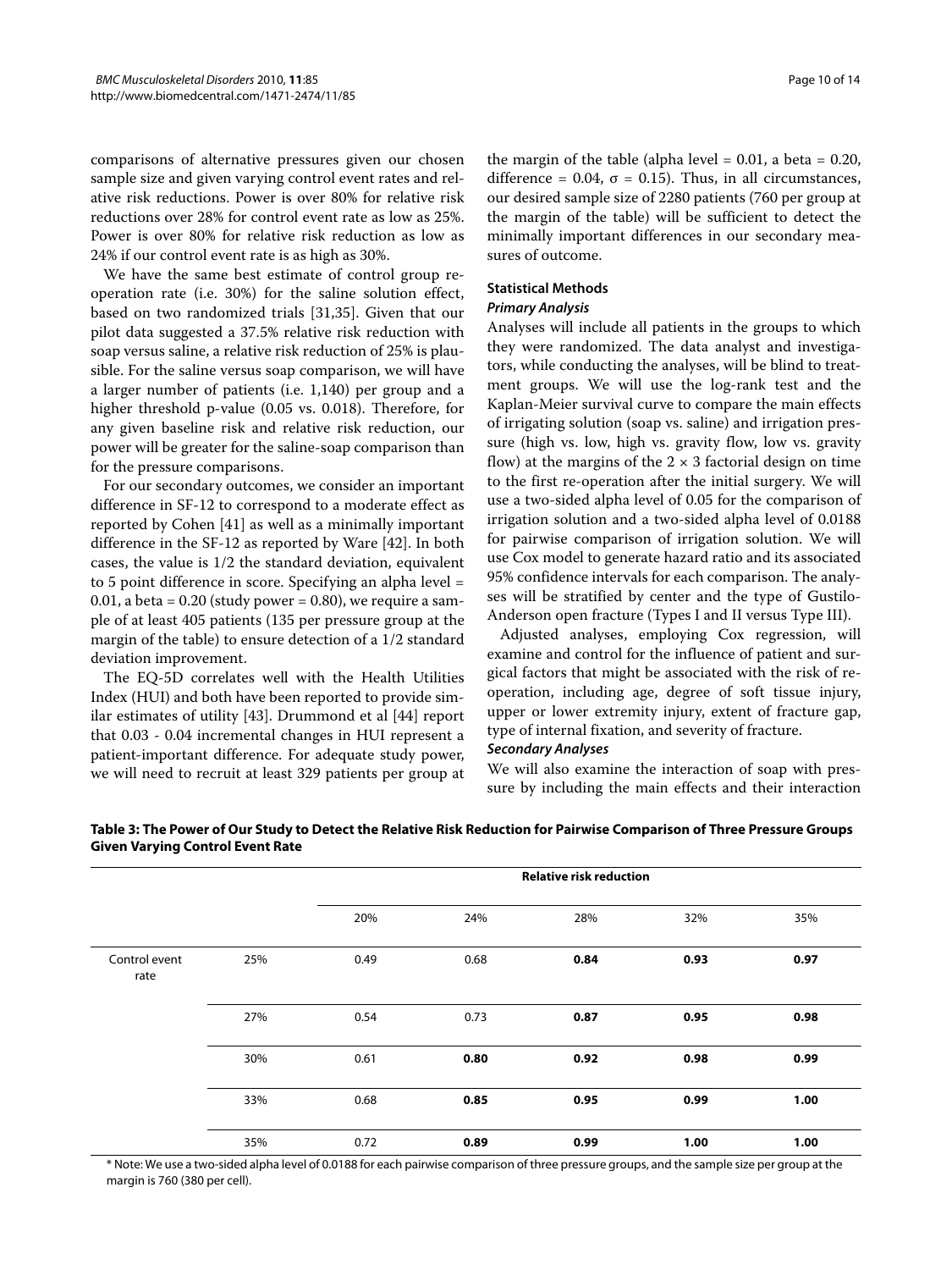terms in the Cox regression with the outcome variable as re-operation. This secondary analysis will have lower power and only large effects will be detectable.

In addition to re-operation, we will also compare the effects of irrigation solution (soap vs. saline) and pressure (low vs. high; gravity flow vs. high; gravity flow vs. low) on the component outcomes, including non-operatively treated fracture healing complications, wound healing problems, and infection (deep and superficial), using logrank test and Kaplan-Meier survival curve. Adjusted analyses, using the Cox model, will be used to examine and control for the influence of patients and surgical factors.

We will employ the generalized linear model for repeated-measure analysis of variance to examine the effects of time, treatment, and the interaction between the two to compare functional status and quality of life for all comparison groups. We will construct multi-variable regression models to explore the association between SPOC scores and functional outcome at 1-year, as measured by SF-12 physical component summary (PCS) and mental component summary (MCS) scores. We will also examine if SPOC scores at 1 and 6 weeks are similarly predictive.

## **Subgroup Analyses**

We plan to conduct two subgroup analyses, both with strong biological rationale and possible interaction effects. The first will compare hazard ratios of re-operation based upon the degree of soft tissue injury (Gustilo-Anderson Type I/II open fractures vs. Gustilo-Anderson Type IIIA/B open fractures). The second will compare hazard ratios of re-operation between fractures of the upper and lower extremity. We will test if the treatment effects differ with fracture types and extremities by putting their main effect and interaction terms in the Cox regression. For the comparison of pressure, we anticipate that the low/gravity flow will be more effective in the Type IIIA-B open fracture than in the Type I/II open fracture, and be more effective in the upper extremity than the lower extremity. For the comparison of solution, we anticipate that soap will do better in the Type IIIA-B open fracture than in the Type I/II open fracture, and better in the upper extremity than the lower extremity.

## **Interim Analysis**

We will conduct an interim analysis to monitor the treatment benefits. The interim analysis will be performed when two-thirds of the entire patient follow-up is completed (i.e. 1520 person-years). At this point, 91.7% (1886) patients will have been recruited into the trial.

We use the O'Brien-Fleming Method to calculate the stopping boundary. We will maintain the overall specified type I error rate of 0.05 for the comparison of soap solution versus normal saline, and the threshold 2-sided significance level is 0.012 for the interim analysis. We will

maintain the overall specified type I error of 0.0188 for each of the three pairwise comparisons of irrigation solutions, and the threshold 2-sided significance level is 0.003.

The data analyst will present the results of analysis, including confidence intervals, to an independent DMC. No one other than committee members will be aware of the data on which the committee makes its decision, and no one involved in the study will be aware of the content of their deliberations.

#### **Ethical Considerations**

This study is to be conducted according to US and international standards of Good Clinical Practice (FDA Title 21 part 312 and International Conference on Harmonization guidelines), applicable government regulations and Institutional research policies and procedures. All patients for this study will receive a consent form describing this study and providing sufficient information for patients to make an informed decision about their participation. The consent form has been submitted with the protocol for review and approval by the Research Ethics Board (REB) or Institutional Review Board (IRB) for each clinical study site. The formal consent of a patient, using the REB or IRB-approved consent form, will be obtained before that patient undergoes any study procedure.

## **Discussion**

Orthopaedic trials have been typically single-center, small studies that often lack sufficient power to reliably evaluate the important treatment effects, and suffer from methodological weakness. Previous orthopaedic trials have also tested only a single surgical intervention per study. The FLOW trial is the first study in orthopaedic traumatic surgery that uses a factorial design to address the treatment effects of two interventions in a single trial. Subsequent to our first large randomized orthopaedic trial (SPRINT) that has set a benchmark of conducting orthopaedic trials [[45,](#page-13-15)[46\]](#page-13-16), the FLOW study, which will be the largest trial in orthopaedic surgery, represents our continuing efforts to test surgical interventions and advance research methods in orthopaedic trials.

Our trial will test whether the soap solution and lower irrigation pressure (i.e. gravity flow) reduce the risk of reoperation. These strategies are easily applicable and associated with minimal costs. Establishing their effects will have potentially important clinical and economic implications, in particular to patients in low and middle income countries such as India and China where disability from traumatic injuries is substantial.

The FLOW trial has several important strengths. It will enroll 2280 open fracture patients from clinical sites in North America, Australia, Europe, and Asia - a sample size that ensures sufficient power to reliably detect small but important differences. Our trial uses the factorial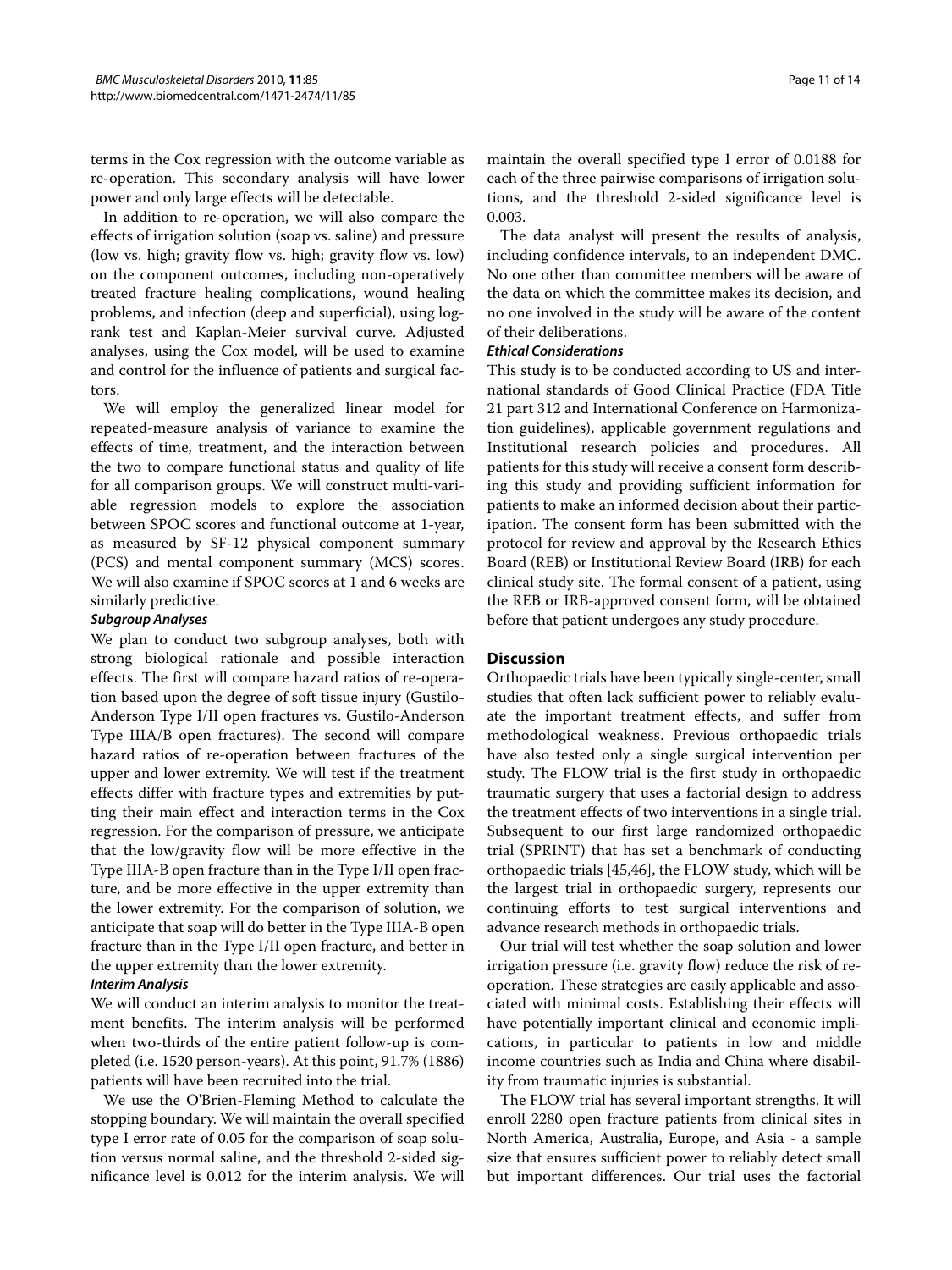design to simultaneously address effects of irrigation solutions and pressures, which improves the efficiency of the evaluation and substantially reduces the trial costs. Our trial has set stringent methodological safeguards against bias. We employ a variable block size with a centralized system to randomize patients; we will blind patients, outcomes adjudicators, and data analysts to treatment allocations; we will standardize peri-operative care and wound management strategies to reduce cointerventions; we will implement strategies to limit the patients lost to follow up; and we will adjudicate the events and address patient eligibility when in doubt through a central adjudication committee.

One major limitation of FLOW is the fact that surgeons cannot be blinded to treatment allocation, leaving the assessment of outcomes and decisions to re-operate vulnerable to bias. To limit such bias, we are using an objective primary outcome and centrally adjudicating all primary outcome events by a group of orthopaedic trauma surgeons blinded to treatment allocation. The primary composite outcome of re-operation provides a patient-important estimate of effect superior to previously described measures such as radiographic fracture healing, delayed unions, and nonunions.

FLOW, as for any trial evaluating two procedures requiring surgical experience, is at risk for differential expertise bias [[47\]](#page-13-17). The procedures for irrigation and debridement, however, are minimally technically challenging. It is unlikely that a substantial difference of expertise is present across operative surgeons. We have standardized peri-operative and wound management procedures that are able to limit the differential use of interventions.

The effects of irrigation strategies on open fractures remain controversial. Prior evidence has suggested potential benefits of soap solution and lower irrigation pressures that have reduced costs. Identifying effective treatment alternatives that reduce both the risk of subsequent operation and health care costs will have an important contribution to orthopaedic practice. This trial will not only potentially change current orthopaedic practice, but also advance research methods for future orthopaedic trials.

#### **Competing interests**

Stryker will provide the Surgilay irrigator, free of charge, to the Chinese sites. Zimmer will provide the Pulsavac irrigator, at a special price, to the sites in North America, Europe, and Australia.

#### **Acknowledgements**

Study concept and design: Mohit Bhandari**\***, Gordon Guyatt, Xin Sun, Bradley Petrisor, Stephen D. Walter, Kyle J. Jeray, Emil Schemitsch, Parag Sancheti, Jeff Anglen, Paul Tornetta, Michael Bosse, Susan Liew, Sheila Sprague, Stephanie Tanner

Drafting of the manuscript: Xin Sun, Mohit Bhandari, Gordon Guyatt, Sheila Sprague, Stephanie Tanner

Critical revision of the manuscript for important intellectual content: Xin Sun, Mohit Bhandari, Gordon Guyatt, Stephen D. Walter, Bradley Petrisor, Kyle J. Jeray, Emil Schemitsch, Parag Sancheti, Jeff Anglen, Paul Tornetta, Michael Bosse, Susan Liew, Sheila Sprague, Stephanie Tanner Obtained Funding: Mohit Bhandari, Gordon Guyatt, Kyle J. Jeray Study Supervision: Mohit Bhandari, Gordon Guyatt, Xin Sun, Bradley Petrisor, Stephen D. Walter, Kyle J. Jeray, Emil Schemitsch, Parag Sancheti, Jeff Anglen, Paul Tornetta, Michael Bosse, Susan Liew

**\*Corresponding author**

#### **Funding/Sponsors**

This Study was funded by Research Grants from the Canadian Institutes of Health Research # MCT-93173 [Co-PIs: Mohit Bhandari, Gordon Guyatt], United States Army Institute of Surgical Research, Orthopaedic Trauma Research Program (OTRP) [PI: Kyle Jeray], Association Internationale pour l'Ostéosynthèse Dynamique (AIOD) [PI: Mohit Bhandari]. One of the irrigator manufacturers [Stryker] has agreed to provide Surgilav irrigators for the trial for sites in Asia. Zimmer will provide the Pulsavac irrigator, at a special rate to the clinical sites in North America, Europe, and Australia. Xin Sun is supported from research scholarship from National Natural Sciences Foundation of China (70703025).

#### **FLOW Investigators**

The following persons participated in the FLOW Study: **Study Co-Principal Investigators**: Mohit Bhandari, Gordon Guyatt, and Kyle Jeray; **Steering Committee**: Mohit Bhandari (Chair), Jeff Anglen, Michael Bosse, Gordon Guyatt, Kyle J. Jeray, Susan Liew, Bradley Petrisor, Parag Sancheti, Emil H. Schemitsch, Paul Tornetta, Xin Sun, and Stephen D. Walter; **Central Adjudication Committee**: Mohit Bhandari (Chair), Kyle Jeray, Bradley Petrisor, and Emil H. Schemitsch; **FLOW Methods Centre Staff**: **McMaster University, Hamilton, Ontario, Canada**: Mohit Bhandari, Gordon Guyatt, Bradley Petrisor, Xin Sun, Sheila Sprague, Paula McKay, Diane Heels-Ansdell, Lisa Buckingham, Aravin Duraikannan, and Deborah Maddock; **Greenville Hospital System, Greenville, South Carolina, USA**: Kyle Jeray, Stephanie L. Tanner and Rebecca G. Snider; **Data Monitoring Committee (DMC)**: Doug Altman (Chair), Rajiv Ghandi, and Markus Bischoff; **Site Audit Committee**: Sheila Sprague, Paula McKay, Stephanie Tanner, and Xin Sun; **Medical Monitor for OTRP Funded Sites**: David E. Westberry.

#### **List of Clinical Sites**

USA: Greenville Hospital System, Greenville, South Carolina: Kyle J. Jeray, J. Scott Broderick, David R. Goetz, Michael L. Beckish, Scott E. Porter, Stephanie L. Tanner, Rebecca G. Snider and Shea Bielby; East Texas Medical Centre: Joseph M. Conflitti, Dennis Scott Devinney, and Stephanie Yabrough; University of Missouri Health Care: Gregory J. Della Rocca, Brett D. Crist, Yvonne M. Murtha, Linda K. Anderson and Kelly M. Sullivan; Lahey Clinic Medical Center, Burlington, Massachusetts: Andrew J. Marcantonio, Michael S. Kain, Richard M. Wilk, Richard Iorio, Paul M. Smiley, George Kasparyan, Joshua A. Baumfeld, Eric T. Tolo, Alice A. Hunter, Maximillian Soong, Margaret Lobo, Anthony K. Teebagy, Michael S. Thompson, John F. Tilzey, and John Garfi; Wishard Health Services, Indiana University, Indianapolis, Indiana: Brian H. Mullis, Janos P. Ertl, Jeffrey O. Anglen, J. Andrew Parr, Judd E. Cummings, Ripley Worman, Erin Tobias, Caitlyn Prucinsky, Valda Frizzell and Sara Frizzell; Ohio State University Medical Center, Columbus, Ohio: Laura Phieffer, Ronald Lakatos, Teresa DiMeo, and Skye Macalester; Duke University Medical Center, Durham, North Carolina: Robert Zura, and Maria J. Manson; Miami Valley Hospital, Wright State University, Dayton, Ohio: Michael Prayson, Mike Coffey, and Jason Vourazeris; San Francisco General Hospital, San Francisco, California: Theodore Miclau, Utku Kandemir, Saam Morshed and Tigist Belaye; University of Mississippi Medical Center, Jackson, Mississippi: Matt Graves, Lori Smith, and Zhen Qin; United States Army Institute of Surgical Research and Brooke Army Medical Center, Fort Sam Houston, Texas: Joseph R. Hsu, Joseph C. Wenke, and Donna M. Lopez; Harris Methodist Hospital, Fort Worth, Texas: Cory Collinge, and Tara Weaver; University of California - Irvine, Orange, California: David P. Zamorano, Deanna Lawson, Jeremy Smith, George Whaba, Jason Hofer, and Amy Steinhoff; University of Alabama, Birmingham, Birmhingam, Alabama; Rena Stewart, Holly Waldrop, and Tanya Nix; St. Louis University, St. Louis, MO: Lisa Cannada and Leslie Hill; University of Pittsburgh Medical Center, Pittsburgh, PA: Ivan Tarkin and Arlene Luther; Orthopaedic Associates of Michigan, Grand Rapids, MI: Cliff Jones and Deborah Sie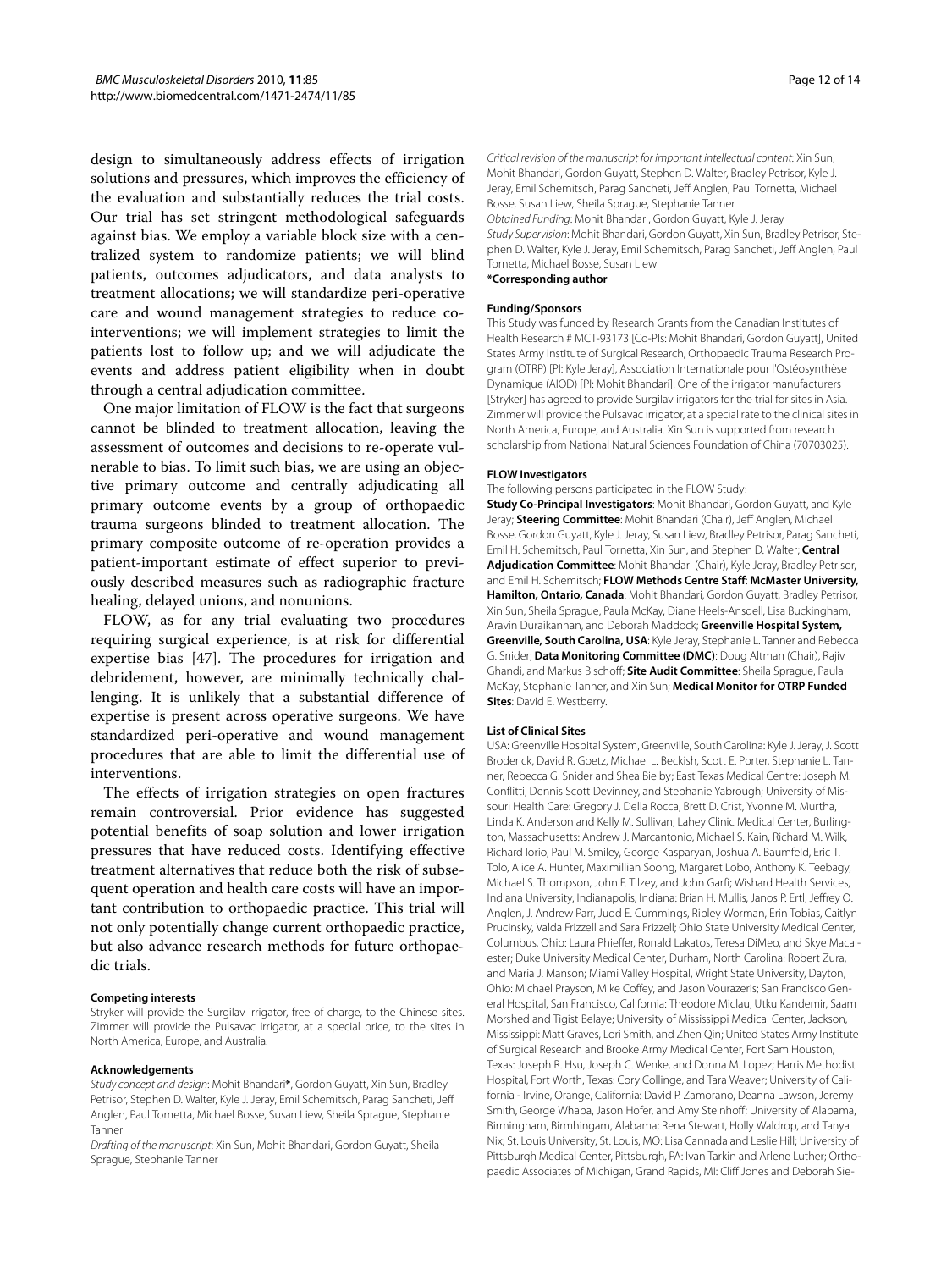tsema; St. Elizabeth Health Center, Youngstown, OH: James Shaer and Barbara Hileman

Canada: Hamilton Health Sciences, Hamilton, Ontario: Bradley Petrisor, Mohit Bhandari, Brian Drew, Dale Williams, Ivan Wong, Krishan Rajaratnam, Desmond Kwok, Rajiv Gandhi, Rick Ogilvie, Tashay Mignott, Laura Quigley, Natalie Kuurstra, Paula McKay, and Sheila Sprague; Ottawa Hospital - Civic Campus, Ottawa, Ontario: Steven Papp, Eugene K. Wai, Allan Liew, Wade Gofton, Vivian Borsella, Julia Foxall, and Liisa Vexler; Queen Elizabeth II Health Sciences Centre: Chad Coles, Ross Leighton, David Amirault, William Oxner, David Alexander, Catherine Coady, Michael Dunbar, Mark Glazebrook, Michael Gross, David Johnston, Gerald Reardon, William Stanish, Kelly Trask, and Gwendolyn Dobbin; Sunnybrook Health Sciences Centre/University of Toronto, Toronto, Ontario: Hans J. Kreder, David J. G. Stephen, Richard Jenkinson, Monica Kunz, and Ria Cagaanan; St. Michael's Hospital/University of Toronto, Toronto, Ontario: Emil H. Schemitsch, Michael D. McKee, Jeremy A. Hall, Milena R. Vicente, Lisa M. Wild, and Ryan M. Khan; Royal Columbian Hospital, New Westminster, British Columbia: Robert McCormack, Farhad Moola, Bertrand Perey, Trevor Stone, Darius Viskontas, Mike Lemke, Dory Boyer, Mauri Zomar, and Karyn Moon; McGill University Health Centre, Montreal, Quebec: Rudy Reindl, Edward Harvey, Greg Berry, Max Talbot, and Fiona Houghton; Hôpital du Sacré-Coeur de Montréal, Montreal, Quebec: Stéphane Leduc, G. Yves Laflamme, Dominique Rouleau, Sylvain Gagnon, Michel Malo, Benoit Benoit, Pierre Ranger, Julio Fernandes, Pierre Beaumont, Marie-France Poirier, and Julie Fournier; Vancouver General Hospital, Vancouver, British Columbia: Peter J. O'Brien, Piotr A. Blachut, Henry M. Broekhuyse, Pierre Guy, Kelly Lefaivre, Raman Johal, and Josephine Mutepfa; London Health Sciences Centre, London, Ontario: Abdel Lawendy, David Sanders, and Christina Tieszer; Health Sciences Centre Winnipeg, Winnipeg, Manitoba: Ted Tufescu, Brad Pilkey, Chris Graham, Laurie Barron, Jamie Dubberly, and Nigar Sultana; Toronto Western Hospital, Toronto, Ontario: Khalid Syed and Tania Azad; Foothills Medical Centre, Calgary, Alberta: Paul Duffy, Richard Buckley, Robert Korley, Shannon Puloski, Kelly Johnston, James Powell, and Kimberly Carcary.

Australia: The Alfred, Melbourne: Susan Liew, Matthias Russ, and Adam Dowrick; John Hunter Hospital and Hunter New England Area Health Service, Newcatle, NSW: Zsolt Balogh, Julie Evans, and Kate King.

Norway: Ulleval University Hospital, Oslo: Frede Frihagen, Lars Nordsletten, Jan Erik

Madsen, Gunnar Flugsrud, Anders Walloe, Geir Andreassen, and John Clarke-Jenssen.

India: Sancheti Institute for Orthopaedics & Rehabilitation: Parag Sancheti, Chetan Pradhan, Chetan Puram, Atul Patil, and Steve Rocha.

China: West China Hospital, Sichuan University: Tianfu Yang, and Yang Liu.

#### **Author Details**

McMaster University, 293 Wellington Street North, Suite 110, Hamilton, Ontario L8L 8E7, Canada

#### Received: 14 January 2010 Accepted: 6 May 2010 Published: 6 May 2010

#### **References**

- <span id="page-12-0"></span>1. CIHI: National Trauma Registry: Hospital Injury Admissions. Canadian Institute for Health Information**.** Ottawa 2003.
- <span id="page-12-1"></span>2. Dormans JP, Fisher RC, Pill SG: Orthopaedics in the Developing World: Present and Future Concerns**.** J Am Acad Orthop Surg 2001, 9:289-296.
- <span id="page-12-2"></span>3. Joshipura M: Total trauma care: International perspective**.** Hosp Today 1996, 11:43-44.
- <span id="page-12-3"></span>4. Anglen JO: Wound Irrigation in Musculoskeletal Injury**.** J Am Acad Orthop Surg 2001, 9:219-226.
- <span id="page-12-4"></span>5. Bhandari M, Adili A, Schemitsch EH: The Efficacy of Low-Pressure Lavage with Different Irrigating Solutions to Remove Adherent Bacteria from Bone**.** J Bone Joint Surg Am 2001, 83:412.
- <span id="page-12-5"></span>6. Tsukayama D, Schmidt A: Open fractures**.** Current Treatment Options in Infectious Disease 2001, 3:301-307.
- <span id="page-12-6"></span>7. Harley BJ, Beaupre LA, Jones CA, Dulai SK, Weber DW: The Effect of Time to Definitive Treatment on the Rate of Nonunion and Infection in Open Fractures**.** Journal of Orthopaedic Trauma 2002, 16:484-490.
- <span id="page-12-7"></span>8. Chapman M: Open fractures**.** In Fractures in adults 3rd edition. Edited by: Rockwood CAGD, Bucholz RW. Philadelphia: J.B. Lippincott Co; 1991:223-264.
- <span id="page-12-8"></span>9. Gustilo R, Merkow R, Templeman D: Current concepts review: the management of open fractures**.** 1990, 72A:299-304.
- <span id="page-12-9"></span>10. Anglen J, Apostoles PS, Christensen G, Gainor B, Lane J: Removal of surface bacteria by irrigation**.** Journal of Orthopaedic Research 1996, 14:251-254.
- <span id="page-12-10"></span>11. Bhhaskar SN, Cutright DE, Runsuck EE, Gross A: Pulsating water jet devices in debridement of combat wounds**.** Mil Med 1971, 136:264-266.
- 12. Brown LL, Shelton HT, Bornside GH, Cohn I Jr: Evaluation of wound irrigation by pulsatile jet and conventional methods**.** Ann Surg 1978, 187:170-173.
- <span id="page-12-19"></span>13. Caprise PA Jr, Miclau T, Dahners LE, Dirschl DR: High-pressure pulsatile lavage irrigation of contaminated fractures: effects on fracture healing**.** J Orthop Res 2002, 20:1205-1209.
- <span id="page-12-12"></span>14. Dirschl DR, Duff GP, Dahners LE, Edin M, Rahn BA, Miclau T: High Pressure Pulsatile Lavage Irrigation of Intraarticular Fractures: Effects on Fracture Healing**.** Journal of Orthopaedic Trauma 1998, 12:460-463.
- <span id="page-12-23"></span>15. Granick MS, Tenenhaus M, Knox KR, Ulm JP: Comparison of wound irrigation and tangential hydrodissection in bacterial clearance of contaminated wounds: results of a randomized, controlled clinical study**.** Ostomy Wound Manage 2007, 53:64-66. 68-70, 72
- <span id="page-12-11"></span>16. Lee EW, Dirschl DR, Duff G, Dahners LE, Miclau T: High-Pressure Pulsatile Lavage Irrigation of Fresh Intraarticular Fractures: Effectiveness at Removing Particulate Matter >From Bone**.** Journal of Orthopaedic Trauma 2002, 16:162-165.
- <span id="page-12-13"></span>17. Adili A, Bhandari M, Schemitsch EH: The biomechanical effect of highpressure irrigation on diaphyseal fracture healing in vivo**.** J Orthop Trauma 2002, 16:413-417.
- <span id="page-12-17"></span>18. Bhandari M, Adili A, Lachowski RJ: High Pressure Pulsatile Lavage of Contaminated Human Tibiae: An In Vitro Study**.** Journal of Orthopaedic Trauma 1998, 12:479-484.
- Bhandari M, Guyatt GH, Tong D, Adili A, Shaughnessy SG: Reamed Versus Nonreamed Intramedullary Nailing of Lower Extremity Long Bone Fractures: A Systematic Overview and Meta-analysis**[.](http://www.ncbi.nlm.nih.gov/entrez/query.fcgi?cmd=Retrieve&db=PubMed&dopt=Abstract&list_uids=10630795)** Journal of Orthopaedic Trauma 2000, 14:2-9.
- <span id="page-12-15"></span>20. Bhandari M, Schemitsch EH, Adili A, Lachowski RJ, Shaughnessy SG: High and Low Pressure Pulsatile Lavage of Contaminated Tibial Fractures: An In Vitro Study of Bacterial Adherence and Bone Damage**.** Journal of Orthopaedic Trauma 1999, 13:526-533.
- 21. Draeger RW, Dirschl DR, Dahners LE: Debridement of Cancellous Bone: A Comparison of Irrigation Methods**.** Journal of Orthopaedic Trauma 2006, 20:692-698.
- <span id="page-12-14"></span>22. Hassinger SM, Harding G, Wongworawat MD: High-pressure pulsatile lavage propagates bacteria into soft tissue**[.](http://www.ncbi.nlm.nih.gov/entrez/query.fcgi?cmd=Retrieve&db=PubMed&dopt=Abstract&list_uids=16205133)** Clin Orthop Relat Res 2005, 439:27-31.
- <span id="page-12-16"></span>23. Bhandari M, Thompson K, Adili A, Shaughnessy SG: High and low pressure irrigation in contaminated wounds with exposed bone**.** Int J .<br>Surg Investig 2000, 2:179-182.
- <span id="page-12-18"></span>24. Bhandari M, Guyatt GH, Tornetta P, Swiontkowski MF, Hanson B, Sprague S, Syed A, Schemitsch EH: Current practice in the intramedullary nailing of tibial shaft fractures: an international survey**.** J Trauma 2002, 53:725-732.
- <span id="page-12-20"></span>25. Conroy BP, Anglen JO, Simpson WA, Christensen G, Phaup G, Yeager R, Gainor BJ: Comparison of Castile Soap, Benzalkonium Chloride, and Bacitracin as Irrigation Solutions for Complex Contaminated Orthopaedic Wounds**.** Journal of Orthopaedic Trauma 1999, 13:332-337.
- <span id="page-12-22"></span>26. Gainor BJ, Hockman DE, Anglen JO, Christensen G, Simpson WA: Benzalkonium Chloride: A Potential Disinfecting Irrigation Solution**.** Journal of Orthopaedic Trauma 1997, 11:121-125.
- 27. Kaysinger KK, Nicholson NC, Ramp WK, Kellam JF: Toxic effects of wound irrigation solutions on cultured tibiae and osteoblasts**.** J Orthop Trauma 1995, 9:303-311.
- 28. Moussa FW, Gainor BJ, Anglen JO, Christensen G, Simpson WA: Disinfecting agents for removing adherent bacteria from orthopaedic hardware**[.](http://www.ncbi.nlm.nih.gov/entrez/query.fcgi?cmd=Retrieve&db=PubMed&dopt=Abstract&list_uids=8769460)** Clin Orthop Relat Res 1996:255-262.
- <span id="page-12-21"></span>29. Tarbox BB, Conroy BP, Malicky ES, Moussa FW, Hockman DE, Anglen JO, Simpson WA, Adelstein EH, Christensen G, Gainor BJ: Benzalkonium chloride. A potential disinfecting irrigation solution for orthopaedic wounds**.** Clin Orthop Relat Res 1998:255-261.